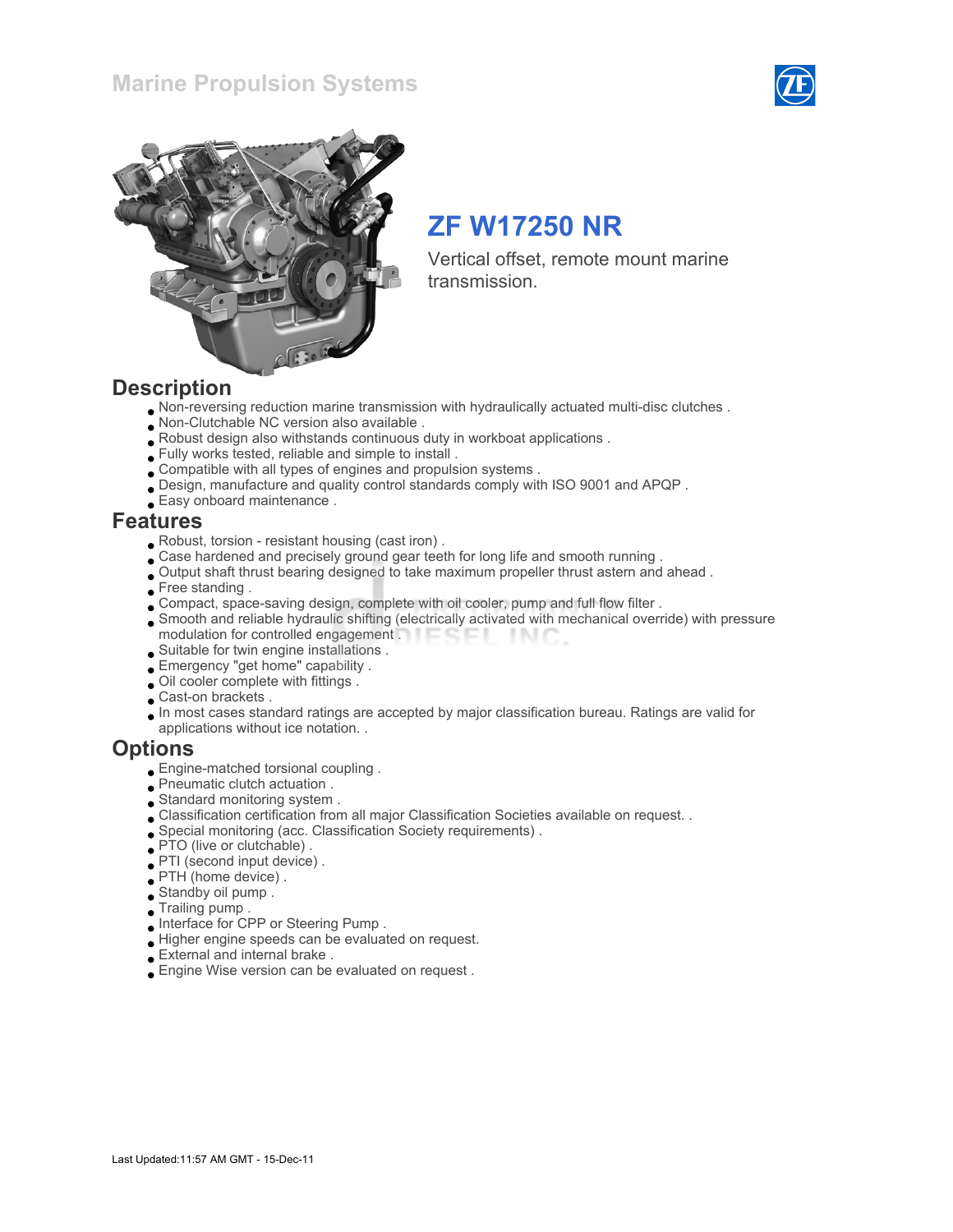## ZF W17250 NR **Ratings**

## Continuous Duty

| RATIOS                | MAX. TORQUE POWER/RPM |                                                                                |    | <b>INPUT POWER CAPACITY</b> |           |    |           |                      | MAX.     |    |            |
|-----------------------|-----------------------|--------------------------------------------------------------------------------|----|-----------------------------|-----------|----|-----------|----------------------|----------|----|------------|
|                       | Nm                    | ftlb                                                                           | kW | hp                          | <b>kW</b> | hp | <b>kW</b> | hp                   | kW       | hp | <b>RPM</b> |
|                       |                       |                                                                                |    |                             |           |    |           | 1000 rpm $\parallel$ | 1200 rpm |    |            |
| $\blacksquare$ 5.654* |                       | 23875   17609   2.5000 3.3526   1800   2414   2500   3353   3000   4023   1600 |    |                             |           |    |           |                      |          |    |            |

\* Special Order Ratio.

Higher engine speeds can be evaluated on request.

Ratings shown for the ZF W17000, and larger gearboxes, are valid for applications without ice classification and comply with BV (Bureau Veritas) rules.

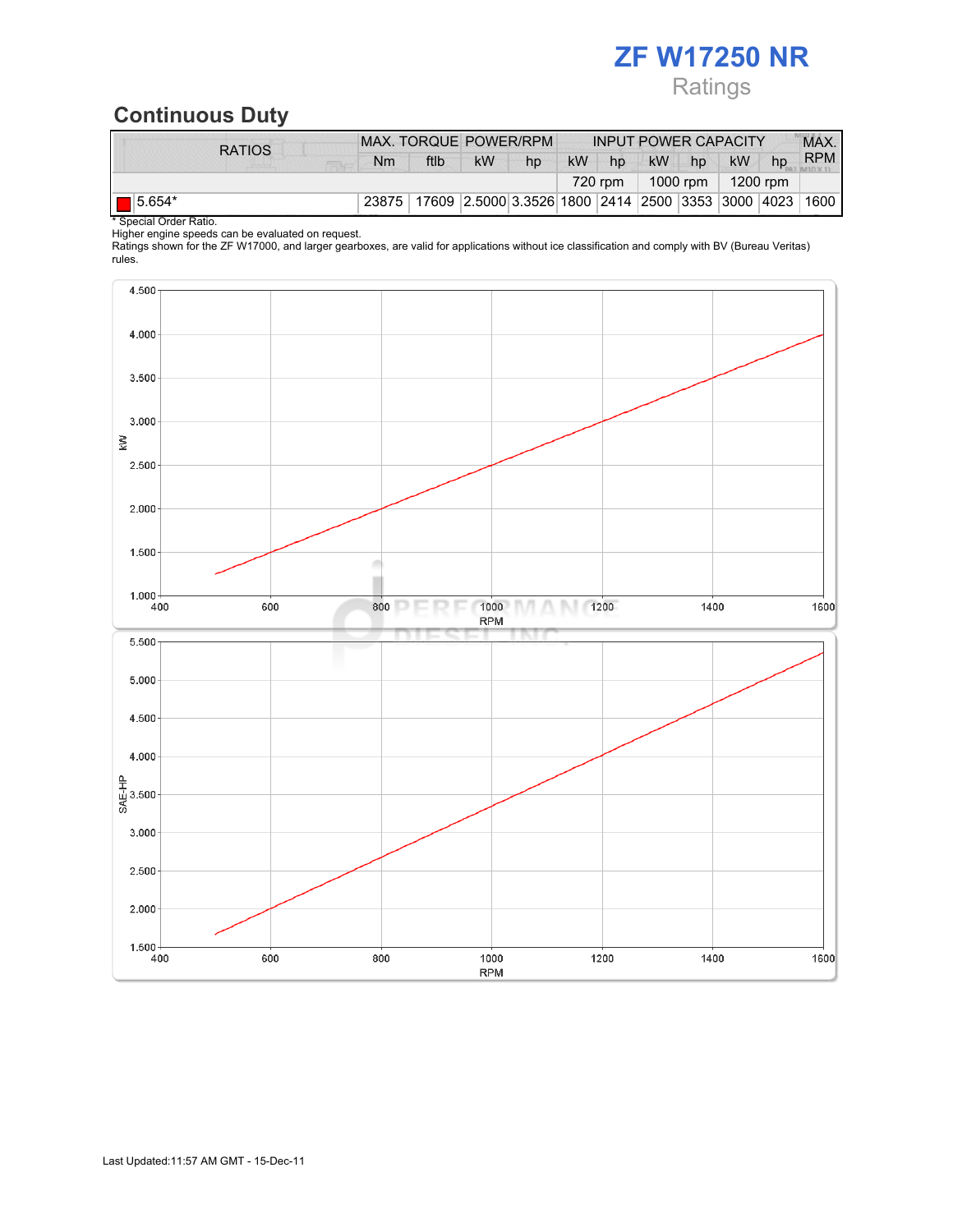





| <b>MILLY</b><br>mm (inches) |                |                |    |                                                  |  |                |                |            |  |
|-----------------------------|----------------|----------------|----|--------------------------------------------------|--|----------------|----------------|------------|--|
|                             | B <sub>1</sub> | B <sub>2</sub> | H1 | H <sub>2</sub>                                   |  | L <sub>1</sub> | L <sub>2</sub> |            |  |
| 700 (27.6)                  | 925 (36.4)     |                |    | $925(36.4)$ 825 (32.5) 1,180 (46.5) 1,866 (73.5) |  | 1,504(59.2)    | 488 (19.2)     | 925 (36.4) |  |
|                             |                | Weight kg (lb) |    | Oil Capacity Litre (US qt)                       |  |                |                |            |  |
| 5,290 (11,638)<br>187 (198) |                |                |    |                                                  |  |                |                |            |  |

DIESEL INC.

| <b>Output Coupling Dimensions</b> |  |  |  |
|-----------------------------------|--|--|--|
|-----------------------------------|--|--|--|

|       |  |  |  |  |             | <b>Bolt Holes</b>                       |     |              |      |    |
|-------|--|--|--|--|-------------|-----------------------------------------|-----|--------------|------|----|
|       |  |  |  |  |             |                                         | No. | Diameter (E) |      |    |
| mm in |  |  |  |  | mm in mm in | mm                                      |     |              | mm   |    |
|       |  |  |  |  |             | 600 23.6 530 20.9 340 13.4 60.0 2.36 15 |     |              | 29.0 | 14 |

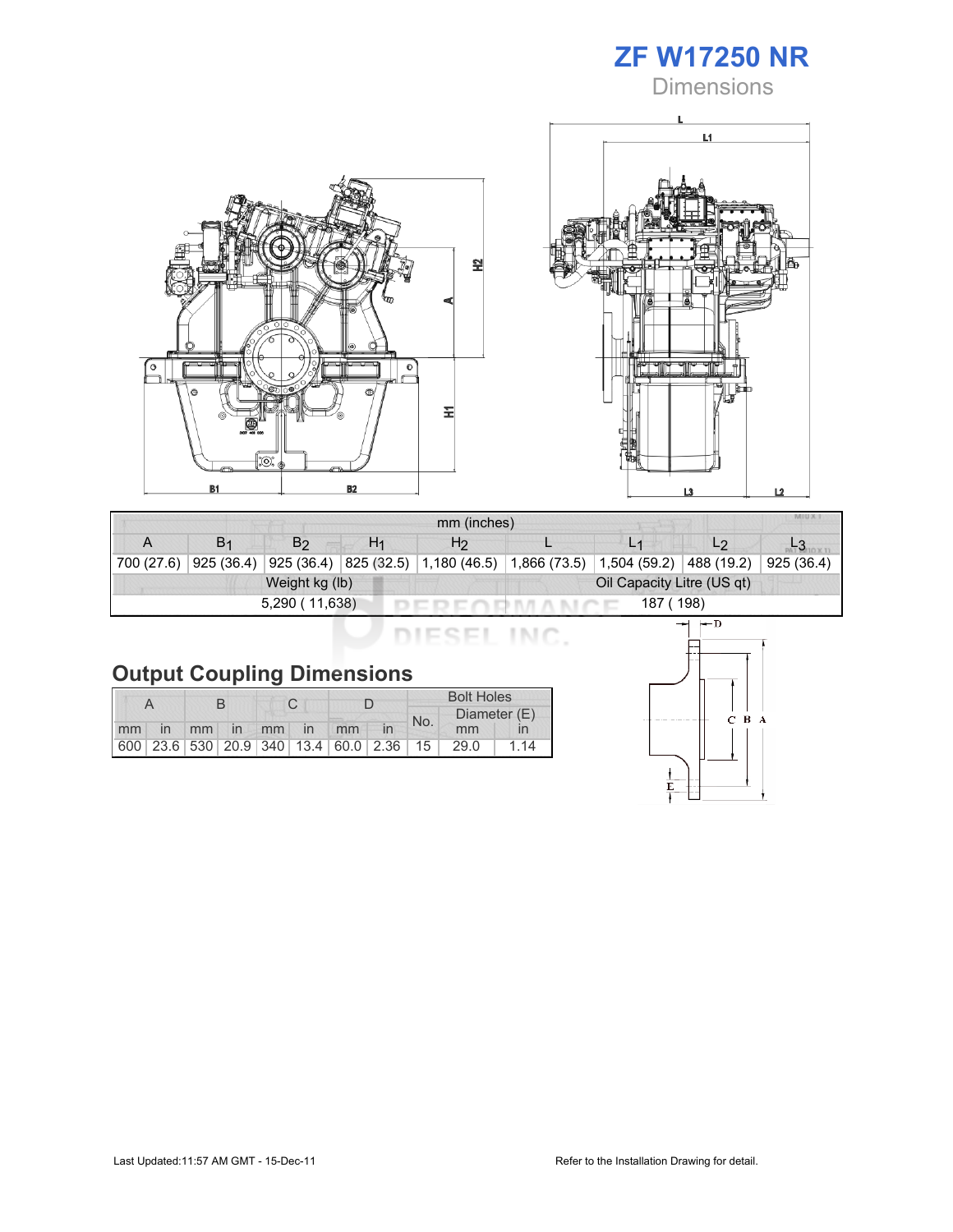

## **PTO Configurations**

#### Front PTO23 (NR\* Version)

#### Front PTO81 (NR\* Version)

Front PTO83 (NR\* Version)







#### Top PTO71 (R\*+NR\* Version)



#### Top PTO72 (R\*+NR\*Version)







Top PTO73 (R\*+NR\* Version)



Brake (NR\* Version)



Top PT074 (R\*+NR\*Version) **PTO** Input



Front PTO73 (aux. pump) with SAE A to CC (NR\* Version)



\*R= Reversing \*NR= Non-Reversing

Front PTI24 (NR\* Version)